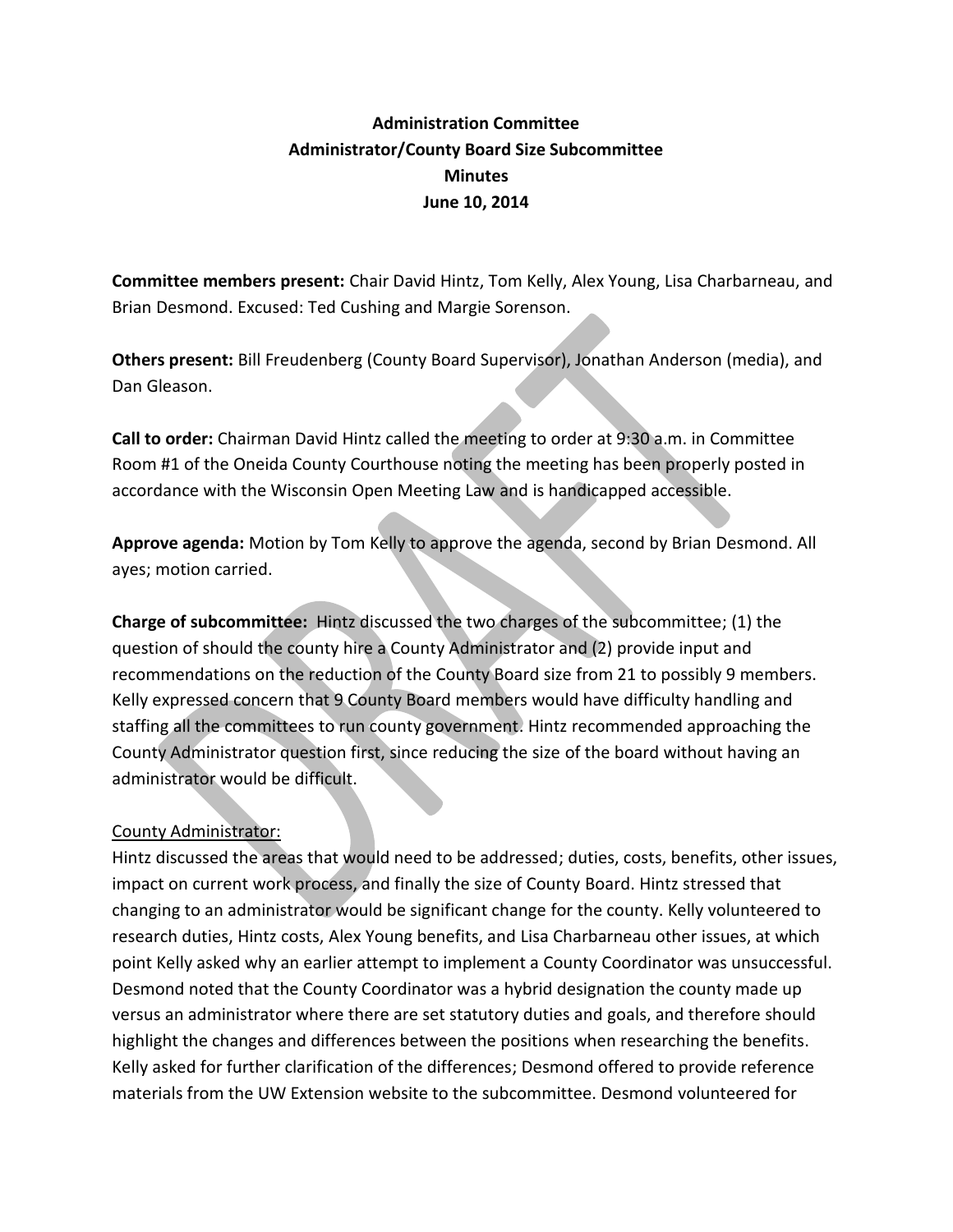impact on current work process and commented that there would likely be statutory guidelines that will come into play regarding the size of the county board. Desmond brought up the additional issue of the drawbacks versus the benefits. Hintz agreed and changed benefits to pros and cons. Charbarneau discussed the possibility of visiting with counties that had elected to make the change to a County Administrator. Dodge, Portage, and Marathon counties where mentioned as possible considerations. Kelly questioned what the public perception might be and Hintz offered the UW Extension for possible survey. Desmond pointed out that the August deadline would not likely allow for survey completion; however, Hintz commented his impression is that the deadline was for consideration of whether or not to continue moving forward with the evaluation process rather an up or down vote to hire a County Administrator.

## County Board size:

Desmond noted if the size of the County Board is changed, North Central Wisconsin Regional Planning Commission (NCWRPC) would need to be contacted and a time frame established for redistricting before the election. Charbarneau offered to contact NCWRPC regarding the time frame required to redistrict. Young noted that redistricting would need to be complete before nominating papers are taken out. Desmond estimated the window to complete the process would be about a year and a half. Young added County Board size should be addressed after it is determined how it will affect work flow and impact the community structure.

**Plan for approaching charge of Committee:** Hintz asked for any additional comments regarding the approach. Kelly pointed out that the process will take longer than one or two meetings. Hintz agreed and indicated that the frequency of meeting dates would be addressed.

**Public comments/communications:** Bill Freudenberg agreed with the comments on the table and that it is a major step and was glad the question of the difference between a coordinator and an administrator was addressed.

## **Next Meeting Dates(s):**

June 24, 2014 July 8, 2014 July 22, 2014

**Items to be included on next agenda:** Continue to follow the current outline and approach.

**Adjournment:** Motion by Kelly to adjourn, seconded by Young. All ayes, motion carried. Meeting adjourned at 10:02 a.m.